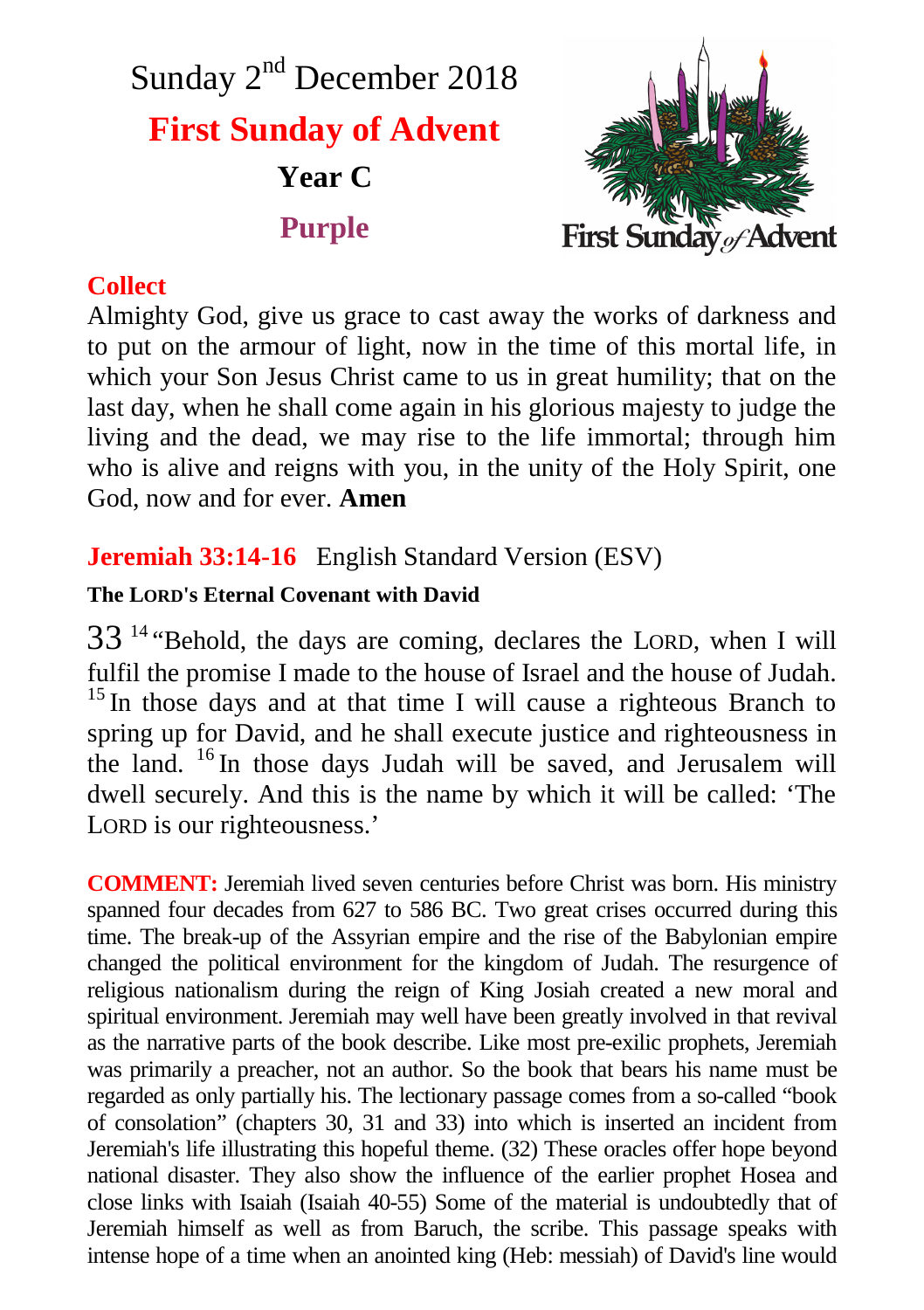come to bring righteousness and justice to Israel and so give the nation the security it so desperately needed and earnestly desired. It emphasizes the prophetic faith that the nation's fate will not be not decided by the Babylonians, but by the LORD. This faith in the LORD as Lord of history is found throughout the Old Testament, but especially in the oracles of the great prophets, Isaiah, Jeremiah and Ezekiel. It presents a hopeful faith for difficult times such as our own.

# **Luke 21:25-36** English Standard Version (ESV)

### **The Coming of the Son of Man**

 $21^{25}$  "And there will be signs in sun and moon and stars, and on the earth distress of nations in perplexity because of the roaring of the sea and the waves,  $^{26}$  people fainting with fear and with foreboding of what is coming on the world. For the powers of the heavens will be shaken. <sup>27</sup> And then they will see the Son of Man coming in a cloud with power and great glory. <sup>28</sup> Now when these things begin to take place, straighten up and raise your heads, because your redemption is drawing near."

### **The Lesson of the Fig Tree**

<sup>29</sup> And he told them a parable: "Look at the fig tree, and all the trees.  $30$  As soon as they come out in leaf, you see for yourselves and know that the summer is already near.  $31$  So also, when you see these things taking place, you know that the kingdom of God is near.  $^{32}$  Truly, I say to you, this generation will not pass away until all has taken place.  $33$  Heaven and earth will pass away, but my words will not pass away.

### **Watch Yourselves**

<sup>34</sup> "But watch vourselves lest your hearts be weighed down with dissipation and drunkenness and cares of this life, and that day come upon you suddenly like a trap. <sup>35</sup> For it will come upon all who dwell on the face of the whole earth. <sup>36</sup> But stay awake at all times, praying that you may have strength to escape all these things that are going to take place, and to stand before the Son of Man."

**COMMENT:** The expectation of Christ's return dominated early Christian thought. Bible scholars debate whether Jesus himself or the early apostolic church taught in such terms. Uniformly, the gospels and Acts attribute this teaching to Jesus, although in John's Gospel there is some ambiguity whether certain sayings of Jesus referred to his resurrection rather than an eschatological Parousia at the end of historical time. Many of the concepts and images were drawn from standard Jewish apocalyptic writing found in the Hebrew scriptures and similar eschatological literature of the intertestamental period. The prophets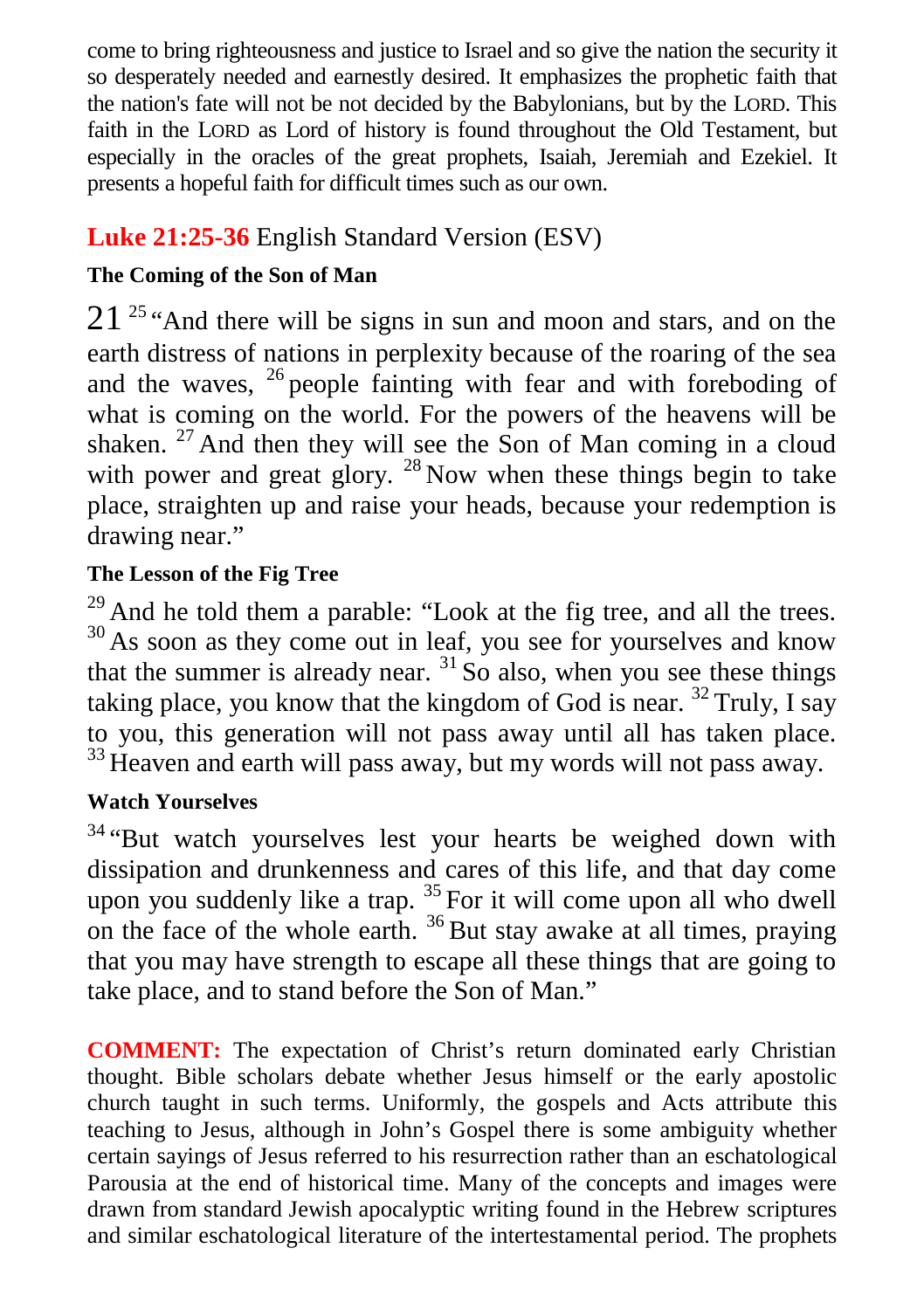much earlier had declared their faith in a future historical event, the Day of the Lord, when God's rule of righteousness, peace, justice and prosperity would become permanent for Israel. The earliest gospel statement in Mark 1:15 set the ministry of Jesus as the dawning of this new age. Matthew and Luke shared this belief. But the moment had not yet come by the eighth or ninth decade of  $1<sup>st</sup>$ Century AD when Luke's Gospel was composed. Later New Testament writers, notably the author of the Pastoral Epistles to Timothy and Titus, dealt with the delayed expectation of the church. There may well be actual historical events behind this apocalyptic passage in all three Synoptic Gospels. As can be seen by comparing Matthew 24:4-36 Luke 21:5-38 to Mark 13:5-37, Matthew and Luke were dependent on Mark's original statement of the early oral tradition. The differences in the three accounts may have been due to an earlier Aramaic version of Mark which the two other authors had before them. What is clear from this passage is that we are to learn to live by trust God, whatever may befall us.

### **Psalm 25** *Ad te, Domine, levavi* Grail Psalter

### **R To you, O Lord, I lift up my soul.**

<sup>1</sup> *Of David* To you, O Lord, I lift up my soul. <sup>2</sup> I trust you, let me not be disappointed; do not let my enemies triumph. <sup>3</sup> Those who hope in you shall not be disappointed, but only those who wantonly break faith. **R**

4 Lord, make me know your ways. Lord, teach me your paths. <sup>5</sup> Make me walk in your truth, and teach me: for you are God my saviour. **R**

In you I hope all day long <sup>7c</sup> because of your goodness, O Lord. 6 Remember your mercy, Lord, and the love you have shown from of old. 7 Do not remember the sins of my youth. In your love remember me. **R**

<sup>8</sup> The Lord is good and upright. He shows the path to those who stray, <sup>9</sup> He guides the humble in the right path, He teaches his way to the poor. **R**

<sup>10</sup> His ways are faithfulness and love for those who keep his covenant and law. **R**